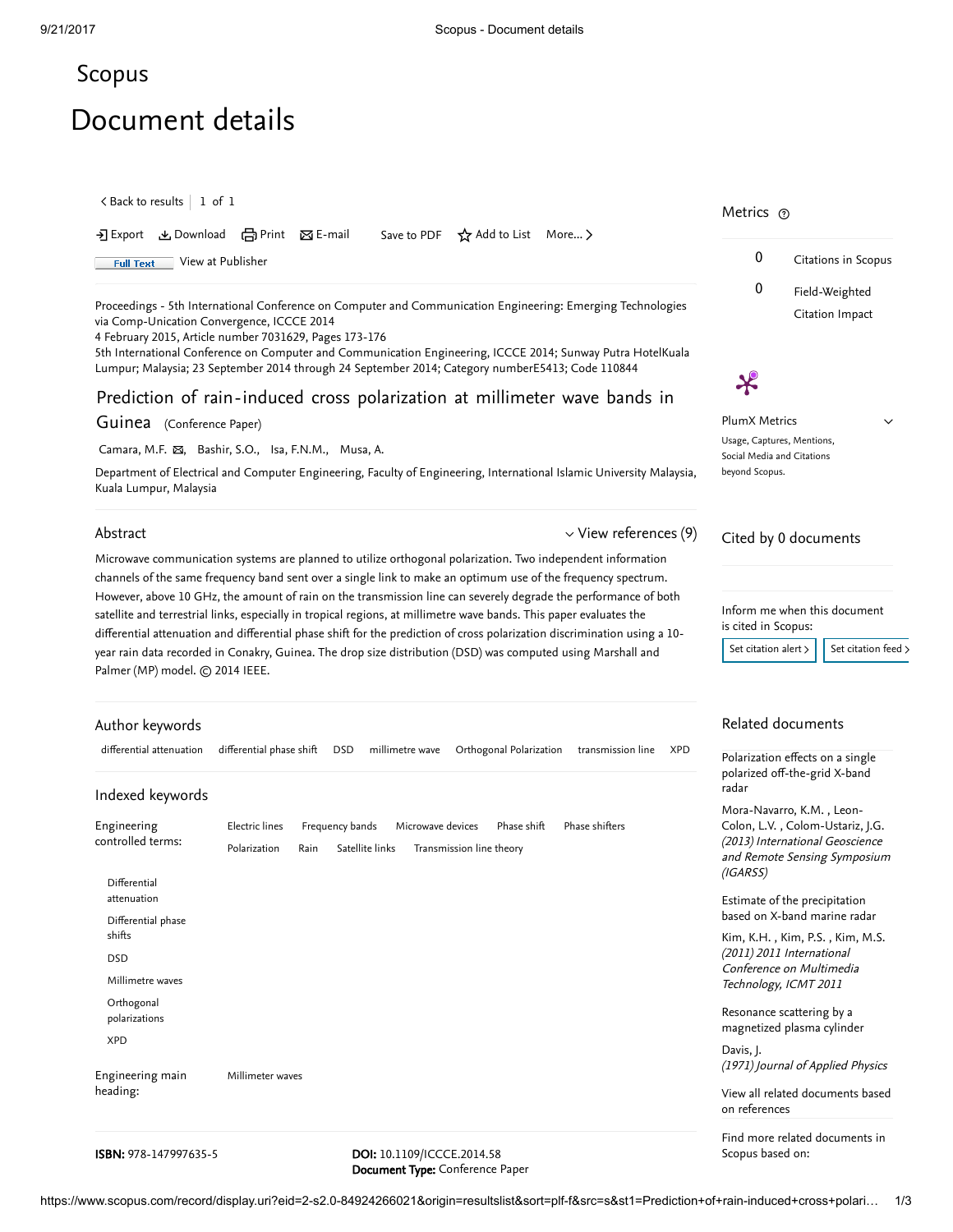<span id="page-1-0"></span>

|                                                                                                                                                                                                                              | Scopus - Document details                                                                                                                                                                                                                                                                                                    |                      |
|------------------------------------------------------------------------------------------------------------------------------------------------------------------------------------------------------------------------------|------------------------------------------------------------------------------------------------------------------------------------------------------------------------------------------------------------------------------------------------------------------------------------------------------------------------------|----------------------|
| <b>Source Type:</b> Conference<br>Proceeding<br>Original language: English                                                                                                                                                   | Volume Editors: Gunawan T.S.<br>Sponsors: Felda Wellness Corporation, Malaysia<br>Convention and Exhibition Bureau (MyCEB), Malaysian<br>Industry-Government Group for High<br>Technology, University Putra Malaysia, Yayasan<br>Kesejanteran Bandar<br>Publisher: Institute of Electrical and Electronics<br>Engineers Inc. | Authors > Keywords > |
| References (9)                                                                                                                                                                                                               | View in search results format >                                                                                                                                                                                                                                                                                              |                      |
| All<br><b>合</b> Print<br>$\boxtimes$ E-mail<br>Export                                                                                                                                                                        | Create bibliography<br>Save to PDF                                                                                                                                                                                                                                                                                           |                      |
| 1 Crane, R.K.<br>Propagation handbook for wireless communication system design<br>(1892) A Treatise on Electricity and Magnetism, 2, pp. 68-73.<br>CRC Press, New York. J. Clerk Maxwell, 3rd ed., Oxford: Clarendon, (2003) |                                                                                                                                                                                                                                                                                                                              |                      |
| 2 Hall, M.P.H., Barclay, L.W., Hewitt, M.T.<br>(1996) Propagation of Radio Waves. Cited 30 times.<br>IEE Press, London                                                                                                       |                                                                                                                                                                                                                                                                                                                              |                      |
| (2012) Direction Nationale de la Météorologie<br>3                                                                                                                                                                           |                                                                                                                                                                                                                                                                                                                              |                      |
| 4 Ito, C., Hosoya, Y.<br>conversion, rain attenuation, site-diversity and rain depolarization<br>(2002) The Proceedings of URSI 2002<br>GA02 paper P0181                                                                     | The thunderstorm ratio as a regional climatic parameter: Its effects on different-integration-time rain rate                                                                                                                                                                                                                 |                      |
| Rice, P.L., Holmberg, N.R.<br>5<br>Cumulative Time Statistics of Surface-Point Rainfall Rates                                                                                                                                |                                                                                                                                                                                                                                                                                                                              |                      |
| doi: 10.1109/TCOM.1973.1091546                                                                                                                                                                                               | (1973) IEEE Transactions on Communications, 21 (10), pp. 1131-1136. Cited 110 times.                                                                                                                                                                                                                                         |                      |
| View at Publisher                                                                                                                                                                                                            |                                                                                                                                                                                                                                                                                                                              |                      |
| 6 Marshall, J.S., Palmer, W.M.<br>KThe distribution of raindrops with size<br>(1948) Journal of Meteorology, 5 (4), pp. 165-166. Cited 1936 times.                                                                           |                                                                                                                                                                                                                                                                                                                              |                      |
|                                                                                                                                                                                                                              |                                                                                                                                                                                                                                                                                                                              |                      |
| Van De-Hulst, H.C.<br>7<br>(1957) Light Scattering by Small Particles. Cited 213 times.<br>New York, Wiley                                                                                                                   |                                                                                                                                                                                                                                                                                                                              |                      |